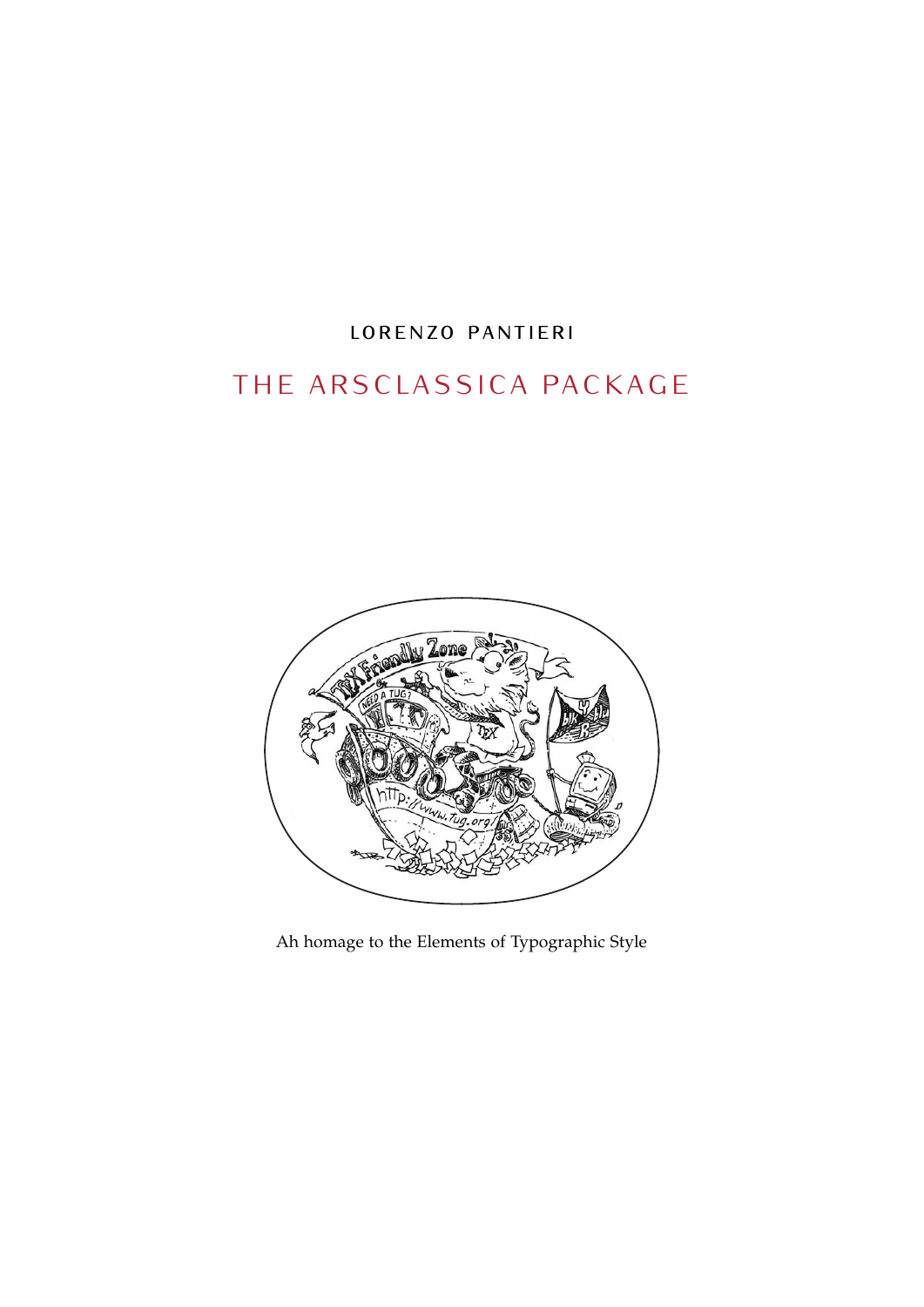Lorenzo Pantieri *The* ArsClassica *package* Copyright © 2008-2017

#### titleback

This document was written with LATEX on Mac using ArsClassica, a reworking of the ClassicThesis style designed by André Miede, inspired to the masterpiece *The Elements of Typographic Style* by Robert Bringhurst.

contacts ☞ [lorenzo.pantieri@gmail.com](mailto:lorenzo.pantieri@gmail.com)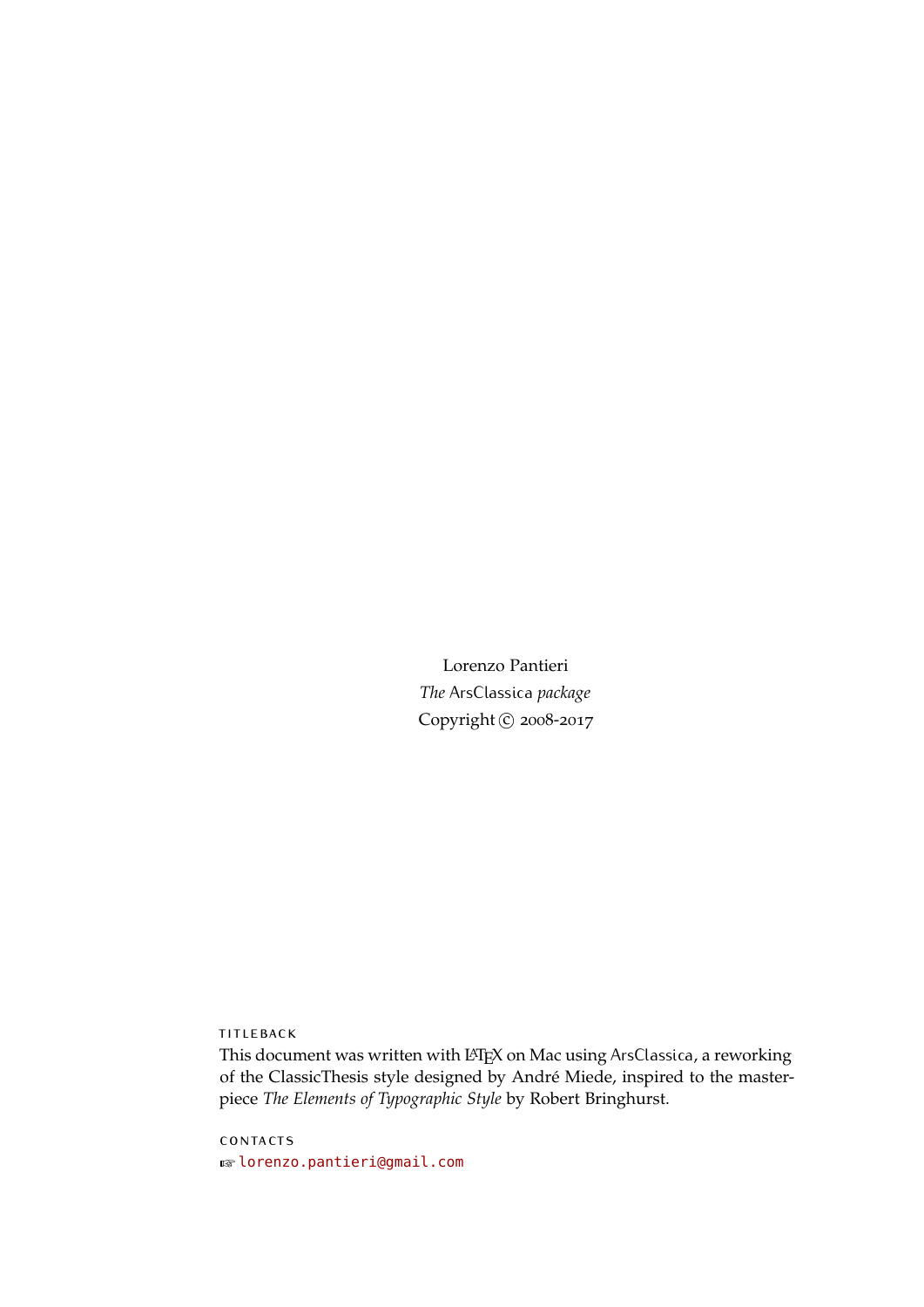### A C K N O W L E D G E M E N T S

*We have seen that computer programming is an art, because it applies accumulated knowledge to the world, because it requires skill and ingenuity, and especially because it produces objects of beauty.*

*— Donald Ervin Knuth*

I wish first of all to thank the members of the Italian T<sub>E</sub>X and<br>T<sub>E</sub>X User Group, in particu- lar Claudio Beccari, Fabiano LATEX User Group, in particu-Busdraghi, Gustavo Cevolani, Rosaria D'Addazio, Agostino De Marco, Massimiliano Dominici, Gloria Faccanoni, Claudio Fiandrino, Heinrich Fleck, Enrico Gregorio, Massimo Guiggiani, Roberto Giacomelli, Gianluca Gorni, Maurizio Himmelmann, Jerónimo Leal, Paride Legovini, Lapo Filippo Mori, Gianluca Pignalberi, Luigi Scarso, Marco Stara, Andrea Tonelli, Ivan Valbusa, Emiliano Giovanni Vavassori and Emanuele Vicentini, for their invaluable aid during the writing of this work, the detailed explanations, the patience and the precision in the suggestions, the supplied solutions, the competence and the kindness: thank you, guys! Thanks also to all the people who have discussed with me on the forum of the Group, prodigal of precious observations and good advices. Finally, thanks to André Miede, for his wonderful ClassicThesis style, and to Daniel Gottschlag, who gave to me the hint for this original reworking.  $\heartsuit$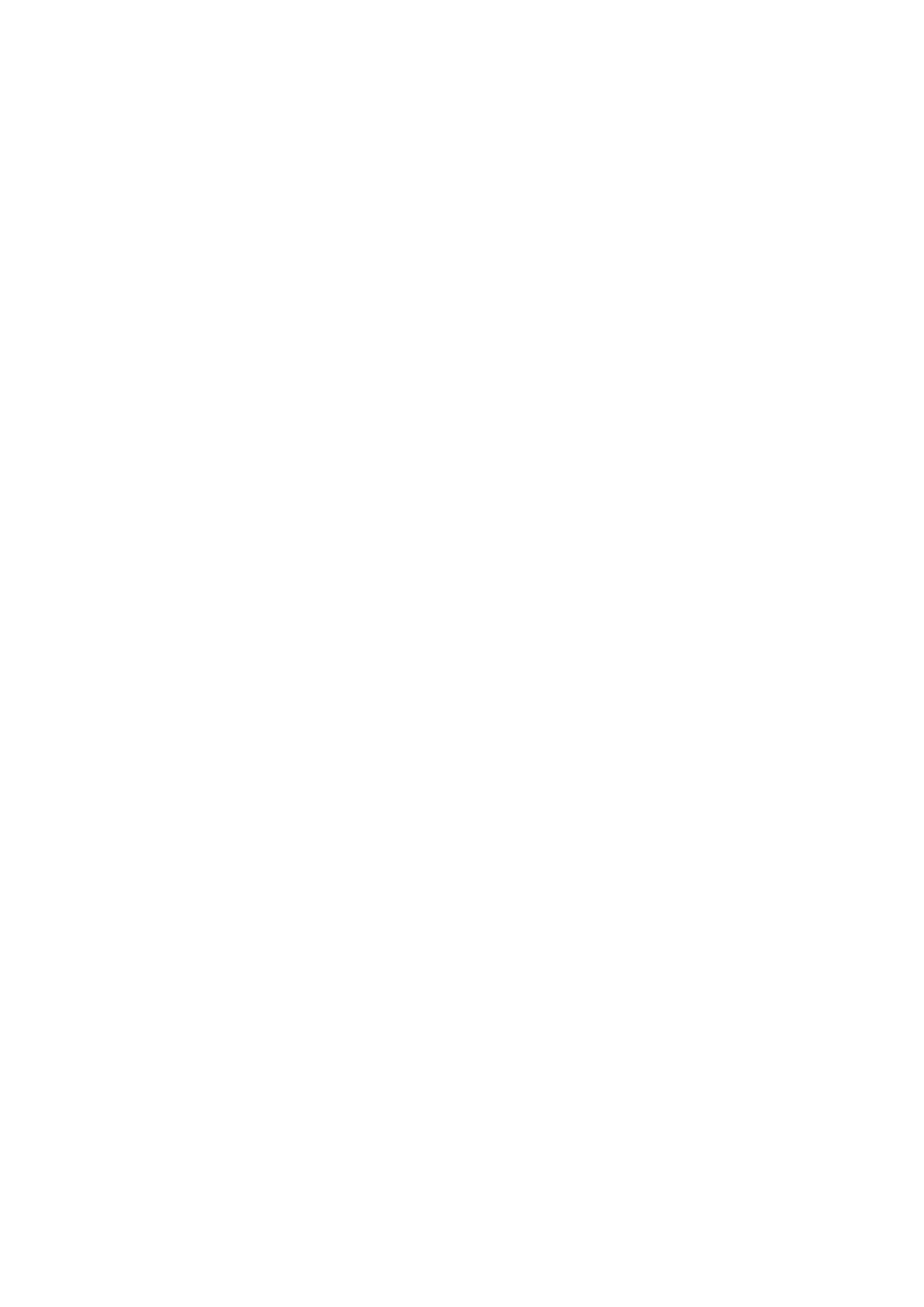## **CONTENTS**

- 1 fundamentals [1](#page-6-0)
	- [1](#page-6-1).1 Introduction 1<br>1.2 Use 1
	- [1](#page-6-2).2 Use
	- 1.3 Style [2](#page-6-3)
	- 1.4 Important [2](#page-7-0)
	- 1.5 Examples [3](#page-8-0)
- 2 CODE [7](#page-12-0)

bibliography [11](#page-16-0)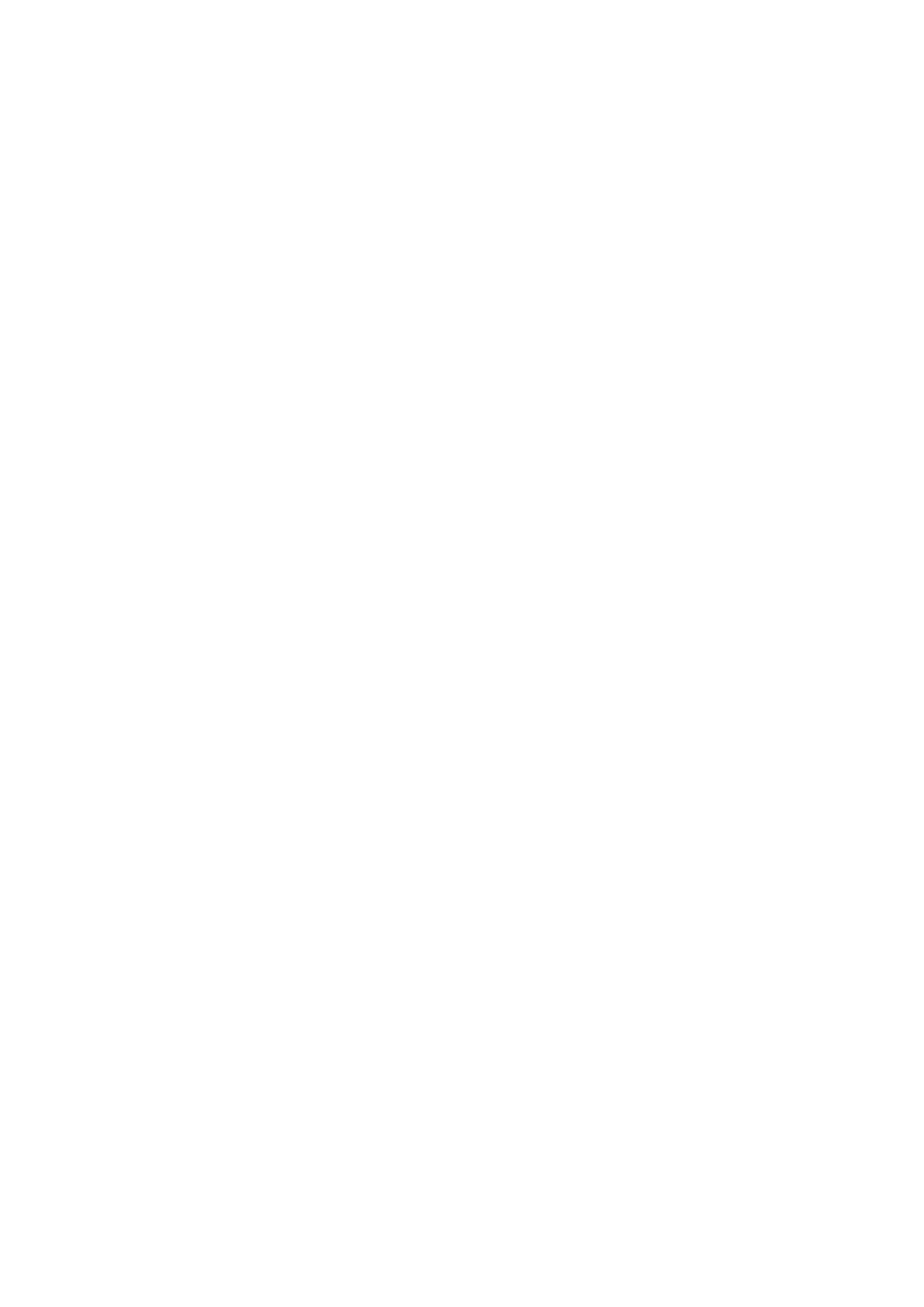# <span id="page-6-0"></span>F U N D A M E N TALS

<span id="page-6-1"></span>This chapter introduces the (truly simple) basic notions of ArsClassica and presents its fundamental ideas and distinctive features.

#### 1.1 introduction

The ArsClassica package changes some features of the ClassicThesis style, designed by André Miede. It allows to reproduce the layout of the LATEX guide *The Art of Writing with LATEX* [\(Pantieri](#page-16-1) [and Gordini,](#page-16-1) [2017](#page-16-1)) and of this document.

#### <span id="page-6-2"></span>1.2 use

This package is shaped to be executed on a *complete* installation of T<sub>E</sub>X Live or MiKTEX, and uses freely available fonts. It works with the KOMA-Script classes (scrreprt, scrbook and scrartcl) and requires the classicthesis package. ArsClassica must be loaded *after* classicthesis:

```
\documentclass[\langle\ldots\rangle]{scrreprt} % or scrbook or scrartcl
\usepackage[\langle...\rangle]{classicthesis}
\usepackage{arsclassica}
\begin{document}
...
\end{document}
```
For example, this document has been produced with the following code:

```
\documentclass[a4paper,twoside,openright,titlepage,
                headinclude,footinclude,BCOR5mm,
                numbers=noenddot,cleardoublepage=empty,
                tablecaptionabove]{scrreprt}
\usepackage{\langle \ldots \rangle}
\usepackage{subfig}
\usepackage[eulerchapternumbers,subfig,beramono,eulermath,pdfspacing]%
           {classicthesis}
\usepackage{arsclassica}
\begin{document}
...
\end{document}
```
<span id="page-6-3"></span>It is recommended to use the beramono and eulerchapternumbers options together with ArsClassica.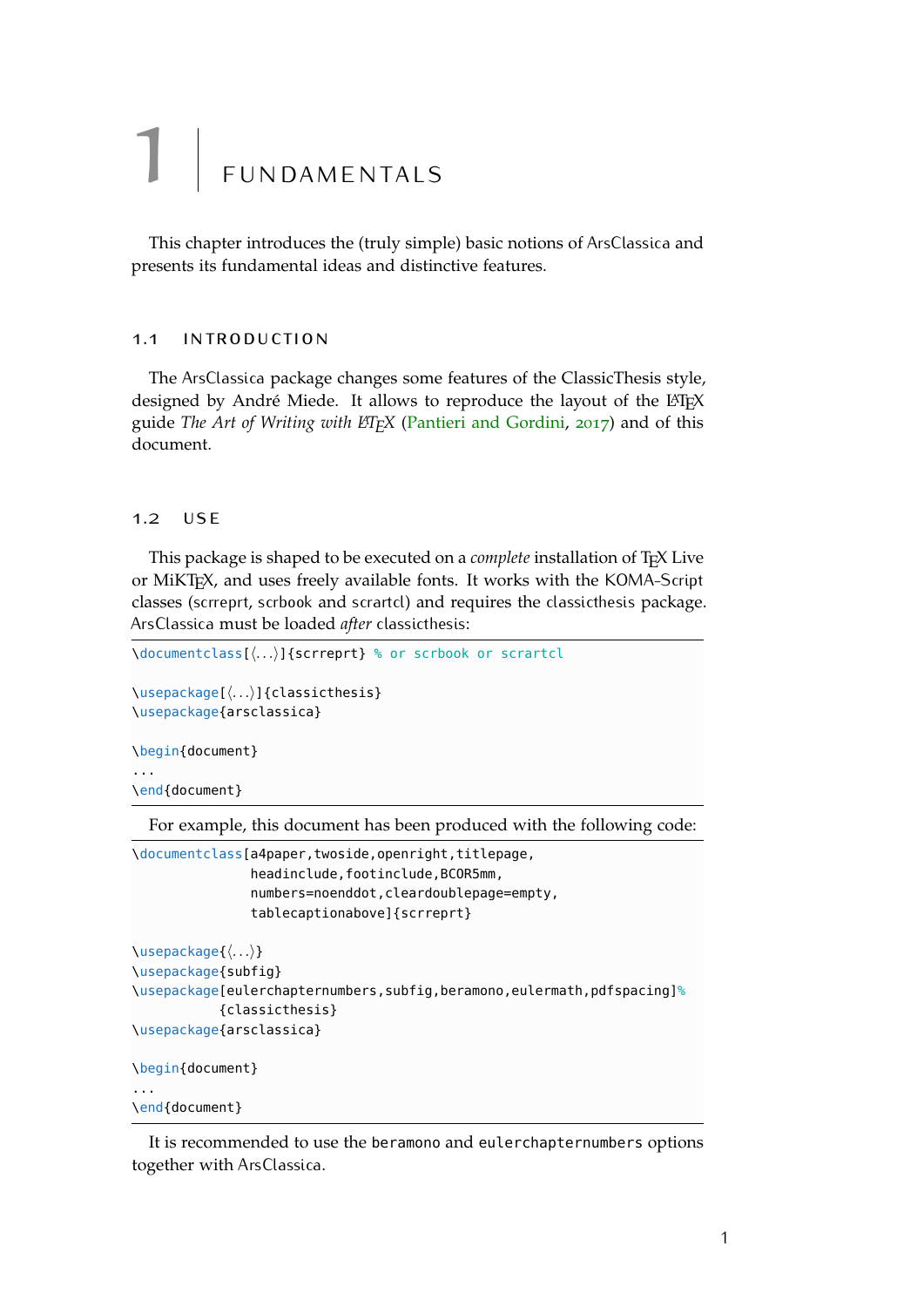#### 1.3 style

The typographical style achieved with ArsClassica differs from Classic-Thesis in the following points:

- use of Iwona font, by Janusz Nowacki, for the sectioning unit titles (chapters, sections, subsections, sub-subsections, paragraphs and subparagraphs), for the description list labels, the headlines and the caption labels (ClassicThesis doesn't use any sans serif font);
- customized chapter numbers;
- semi-transparent headlines; the headlines are separated from the page number by a small rule;
- caption labels in boldface (ClassicThesis doesn't use any boldface font);
- itemize lists with semi-transparent bullets.

ArsClassica is designed to provide a ready-to-use typographical style: for this reason it has no loading options and it is *not* configurable or customizable in any way. If you change the previous settings, you'll risk to destroy the balance of the style, so it is *highly recommended* to keep them unchanged.

One of the principles of LATEX is that it allows the author to take no interest in the typographical questions, permitting him to focus only on the structure and the contents of his document. This fact should always be kept in mind: using a style written by others, the user accepts all the typographical settings chosen for him by the author of the style, and he isn't forced to study typography to fine-tune the layout of his publications. This is the case of ArsClassica too: if you change its settings, you'll deny this philosophy and, consequently, you'll have to study (a lot of) typography to achieve acceptable results.

The style achieved with ArsClassica is *not* therefore configurable or customizable. The typographical style is very personal: if you like this package and find attractive the idea to take no interest in the problem of the style definition, then you'll use ArsClassica with satisfaction; otherwise, if you have different needs or you aren't satisfied with the layout of the package, then you should try other classes or packages, even building your own style.

#### <span id="page-7-0"></span>1.4 important

To write a document according to the ArsClassica style, you have to follow some very simple rules.

- Don't change *for any reason* the ArsClassica settings (fonts, text body size,  $colors$ , ...).
- The sectioning unit titles (chapters, section, subsections, . . . ) have to be *one line long*, possibly in *plain text* (no symbols, formulas or code fragments). If you have titles longer than one line, try and rephrase them: you can almost always do it.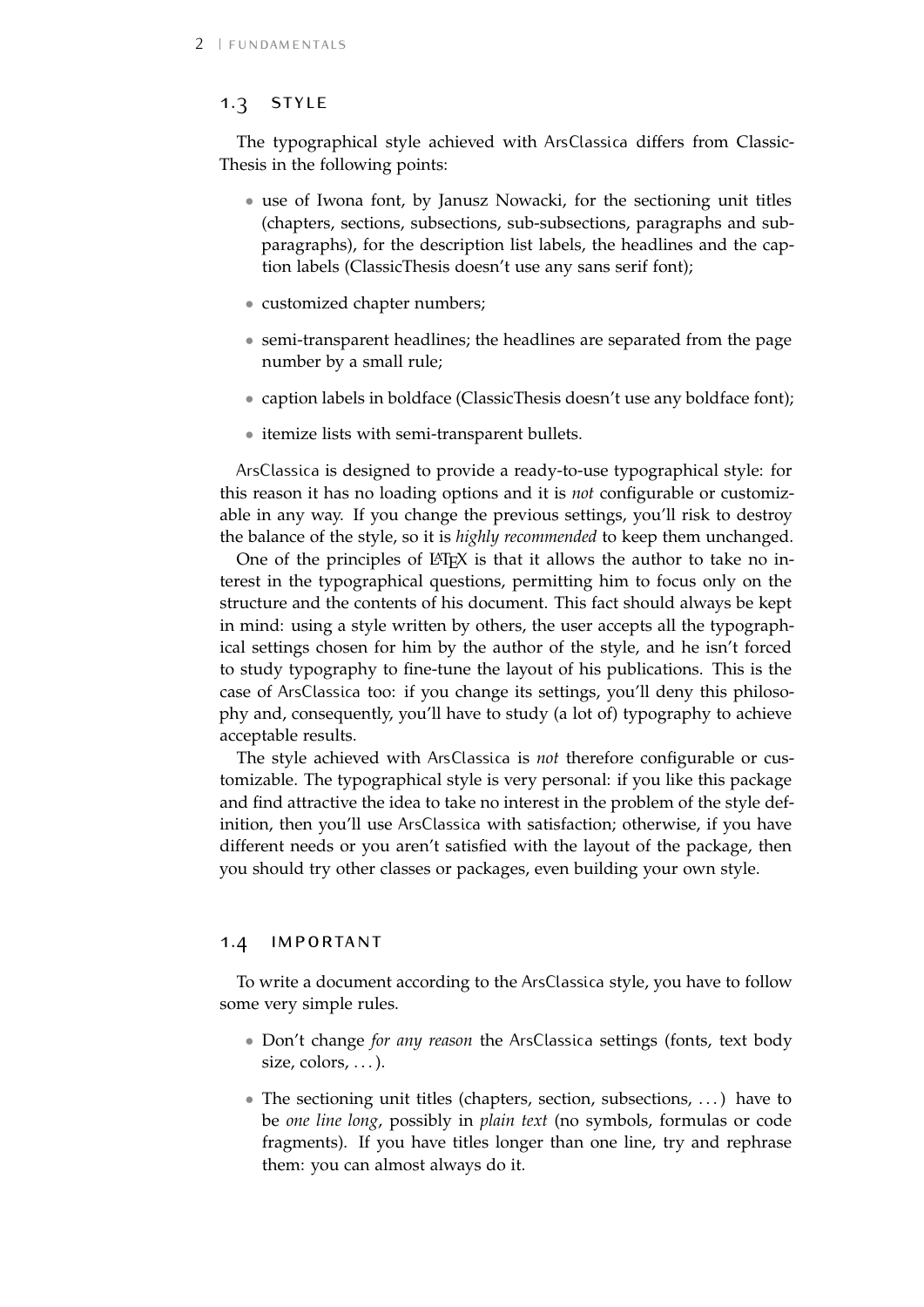

**(a)** Asia personas duo **(b)** Pan ma signo





**(c)** Methodicamente o uno **(d)** Titulo debitas



**Figure 1:** Tu duo titulo debitas latente

- In the table of contents and in the list of tables and figures, captions have to be *one line long*, possibly in *plain text*. Use the optional argument of sectioning commands and of \caption, if necessary.
- Don't use tocaligned and dottedtoc options of ClassicThesis: the default table of contents does the job very well (see the documentation of ClassicThesis for a nice discussion of this point).
- Don't use vertical or double rules in your tables (see the documentation of booktabs).
- Use footnotes and margin notes very sparingly.
- If your document includes graphs and plots, draw them using LATEX (by Ti*k*Z and pgfplots, for example) and not an external software. This is the only way to get the best typographical outcome.

#### <span id="page-8-0"></span>1.5 examples

Please note that the content of this section is just some dummy text. It isn't a real language.

Lorem ipsum dolor sit amet, consectetuer adipiscing elit. Ut purus elit, vestibulum ut, placerat ac, adipiscing vitae, felis. Curabitur dictum gravida mauris.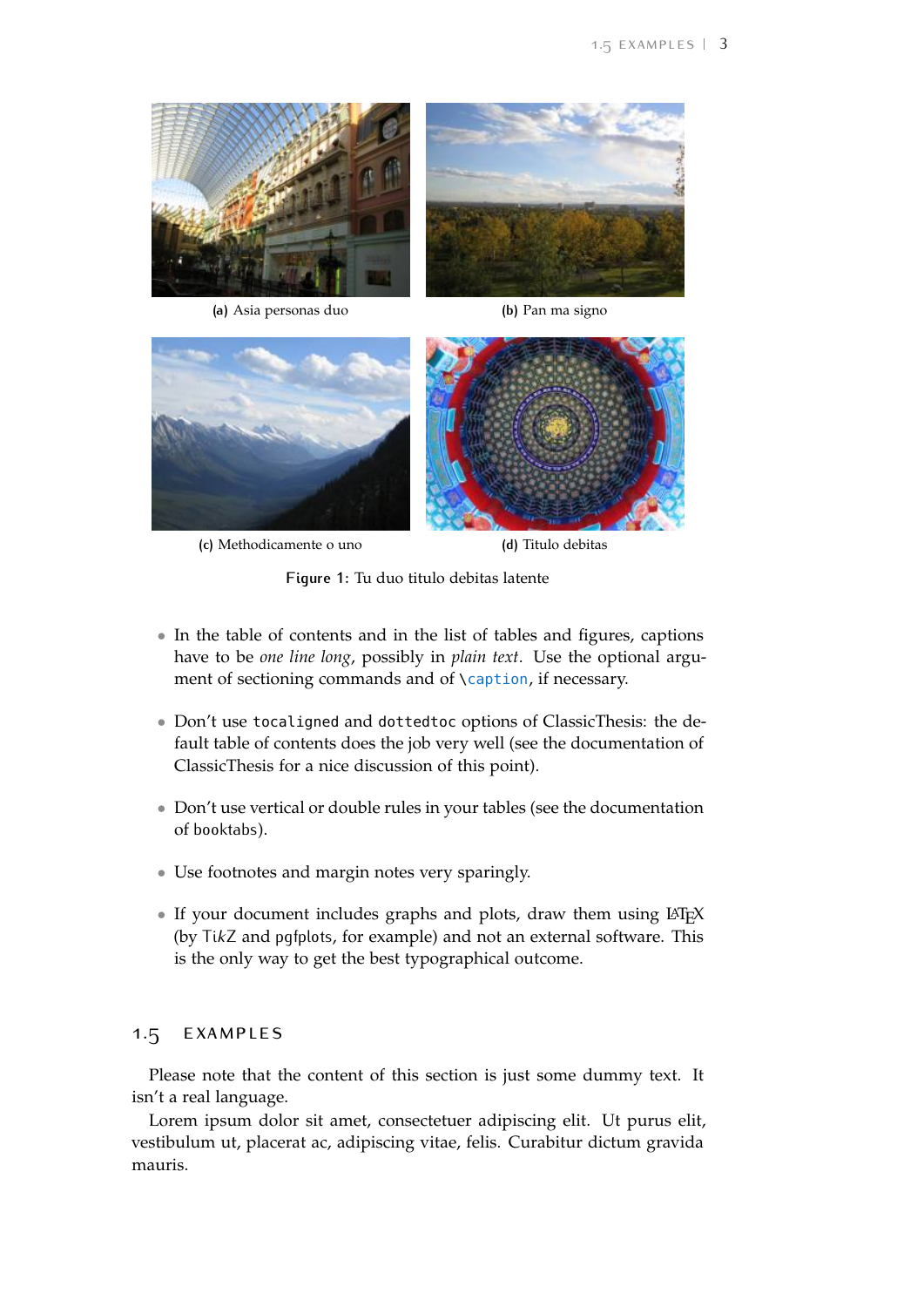#### **A subsection**

Nam dui ligula, fringilla a, euismod sodales, sollicitudin vel, wisi. Morbi auctor lorem non justo. Nam lacus libero, pretium at, lobortis vitae, ultricies et, tellus. Donec aliquet, tortor sed accumsan bibendum, erat ligula aliquet magna, vitae ornare odio metus a mi. Morbi ac orci et nisl hendrerit mollis. Suspendisse ut massa. Cras nec ante. Pellentesque a nulla. Cum sociis natoque penatibus et magnis dis parturient montes, nascetur ridiculus mus. Aliquam tincidunt urna. Nulla ullamcorper vestibulum turpis. Pellentesque cursus luctus mauris.

#### *A sub-subsection*

Sed commodo posuere pede. Mauris ut est. Ut quis purus. Sed ac odio. Sed vehicula hendrerit sem. Duis non odio. Morbi ut dui. Sed accumsan risus eget odio. In hac habitasse platea dictumst. Pellentesque non elit. Fusce sed justo eu urna porta tincidunt. Mauris felis odio, sollicitudin sed, volutpat a, ornare ac, erat. Morbi quis dolor. Donec pellentesque, erat ac sagittis semper, nunc dui lobortis purus, quis congue purus metus ultricies tellus. Proin et quam. Class aptent taciti sociosqu ad litora torquent per conubia nostra, per inceptos hymenaeos. Praesent sapien turpis, fermentum vel, eleifend faucibus, vehicula eu, lacus.

**a paragraph** Lorem ipsum dolor sit amet, consectetuer adipiscing elit. Ut purus elit, vestibulum ut, placerat ac, adipiscing vitae, felis. Curabitur dictum gravida mauris. Nam arcu libero, nonummy eget, consectetuer id, vulputate a, magna.

**another paragraph** Cras nec ante, pellentesque a nulla, cum sociis natoque penatibus et magnis dis parturient montes, nascetur ridiculus mus. Aliquam tincidunt urna

Donec aliquet, tortor sed accumsan bibendum, erat ligula aliquet magna, vitae ornare odio metus a mi. Morbi ac orci et nisl hendrerit mollis. Suspendisse ut massa. Cras nec ante. Pellentesque a nulla. Cum sociis natoque penatibus et magnis dis parturient montes, nascetur ridiculus mus. Aliquam tincidunt urna.

- **mane** Lorem ipsum dolor sit amet, consectetuer adipiscing elit.
- **tekel** Ut purus elit, vestibulum ut, placerat ac, adipiscing vitae, felis. Curabitur dictum gravida mauris.

**fares** Nam arcu libero, nonummy eget, consectetuer id, vulputate a, magna.

Suspendisse vel felis. Ut lorem lorem, interdum eu, tincidunt sit amet, laoreet vitae, arcu. Aenean faucibus pede eu ante. Praesent enim elit, rutrum at, molestie non, nonummy vel, nisl. Ut lectus eros, malesuada sit amet, fermentum eu, sodales cursus, magna. Donec eu purus. Quisque vehicula, urna sed ultricies auctor, pede lorem egestas dui, et convallis elit erat sed nulla.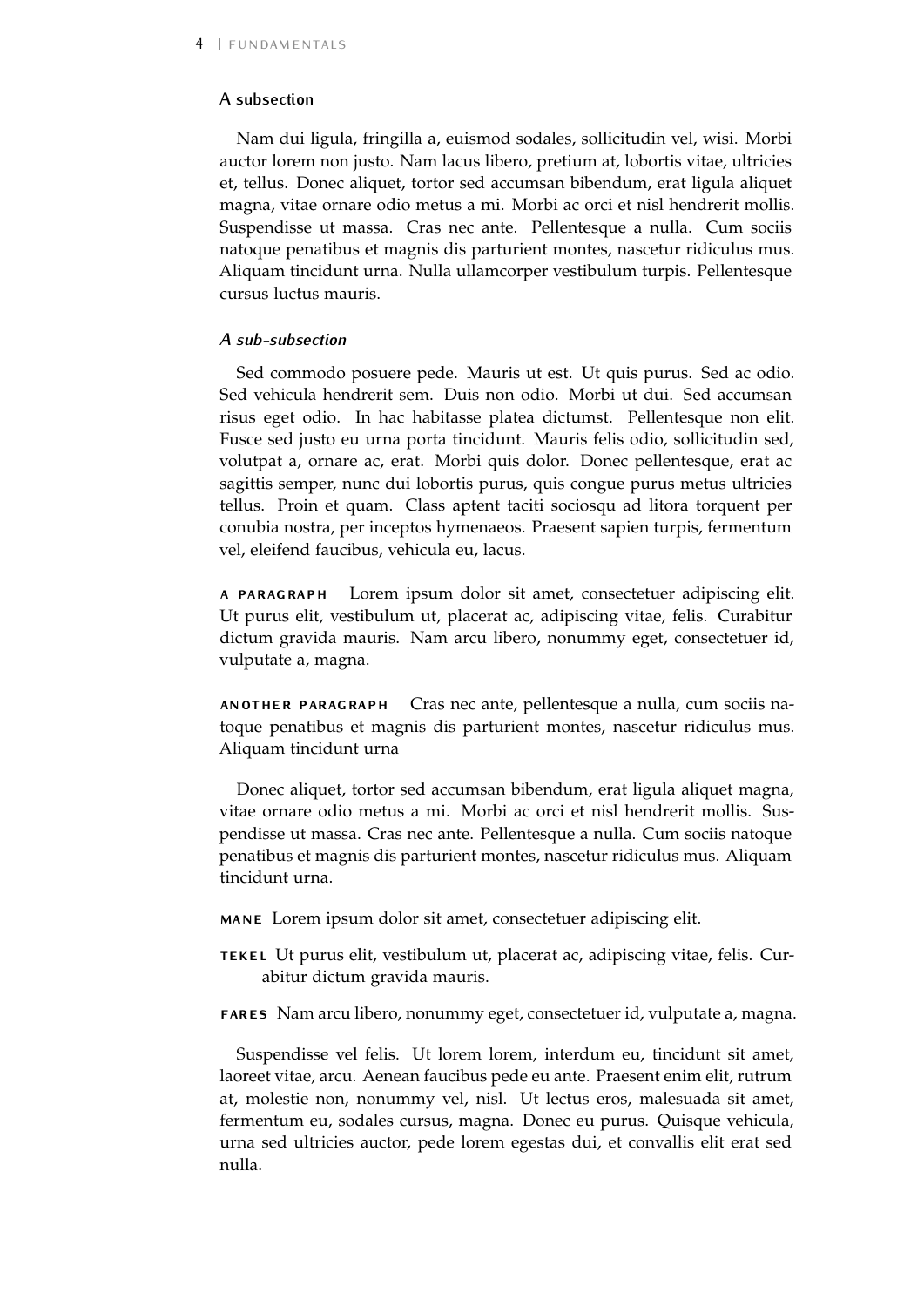| Alkaloid | Origin     |
|----------|------------|
| atropine | belladonna |
| morphine | poppy      |
| nicotine | tobacco    |

#### **Some formulas**

Una formula in linea viene incorporata nel testo:  $\lim_{n\to\infty} \sum_{k=1}^{n} \frac{1}{k^2} = \frac{\pi^2}{6}$  $\frac{7}{6}$ , per esempio. Come si osserva, LATEX fa *il possibile* per comprimerla e modificare il meno possibile l'interlinea nel capoverso che la contiene. Una formula in display viene invece composta da LAT<sub>E</sub>X su linee a parte, separate dal contesto con adeguati spazi bianchi per metterla in mostra e farla risaltare sulla pagina.

$$
\lim_{n \to \infty} \sum_{k=1}^{n} \frac{1}{k^2} = \frac{\pi^2}{6}
$$
 (1)

Come si osserva, ora la formula risulta centrata, non compressa, e tutti i suoi elementi occupano il giusto spazio con un risultato finale di grande respiro.

Integer tempus convallis augue. Etiam facilisis. Nunc elementum fermentum wisi. Aenean placerat. Ut imperdiet, enim sed gravida sollicitudin, felis odio placerat quam, ac pulvinar elit purus eget enim.

$$
\int_{a}^{a+T} f(x) dx = \int_{0}^{T} f(x) dx \qquad \oint f(z) dz = 2\pi i
$$
 (2)

Nulla malesuada porttitor diam. Donec felis erat, congue non, volutpat at, tincidunt tristique, libero. Vivamus viverra fermentum felis. Donec nonummy pellentesque ante.

$$
f(x_1,...,x_n) = \prod_{k=1}^n x_k \qquad \sum_{k=1}^n x_k^2 = 1 \qquad \left(\sum_n x_n^2\right)^{1/2} \tag{3}
$$

Nam dui ligula, fringilla a, euismod sodales, sollicitudin vel, wisi. Morbi auctor lorem non justo. Nam lacus libero, pretium at, lobortis vitae, ultricies et, tellus. Donec aliquet, tortor sed accumsan bibendum, erat ligula aliquet magna, vitae ornare odio metus a mi. Morbi ac orci et nisl hendrerit mollis. Suspendisse ut massa. Cras nec ante. Pellentesque a nulla. Cum sociis natoque penatibus et magnis dis parturient montes, nascetur ridiculus mus. Aliquam tincidunt urna. Nulla ullamcorper vestibulum turpis. Pellentesque cursus luctus mauris.

$$
\begin{bmatrix} a_{11} & \dots & a_{1n} \\ a_{21} & \dots & a_{2n} \\ \dots & \dots & \dots \\ a_{n1} & \dots & a_{nn} \end{bmatrix}
$$
 (4)

Quisque ullamcorper placerat ipsum. Cras nibh. Morbi vel justo vitae lacus tincidunt ultrices. Lorem ipsum dolor sit amet, consectetuer adipiscing elit. In hac habitasse platea dictumst. Integer tempus convallis augue. Etiam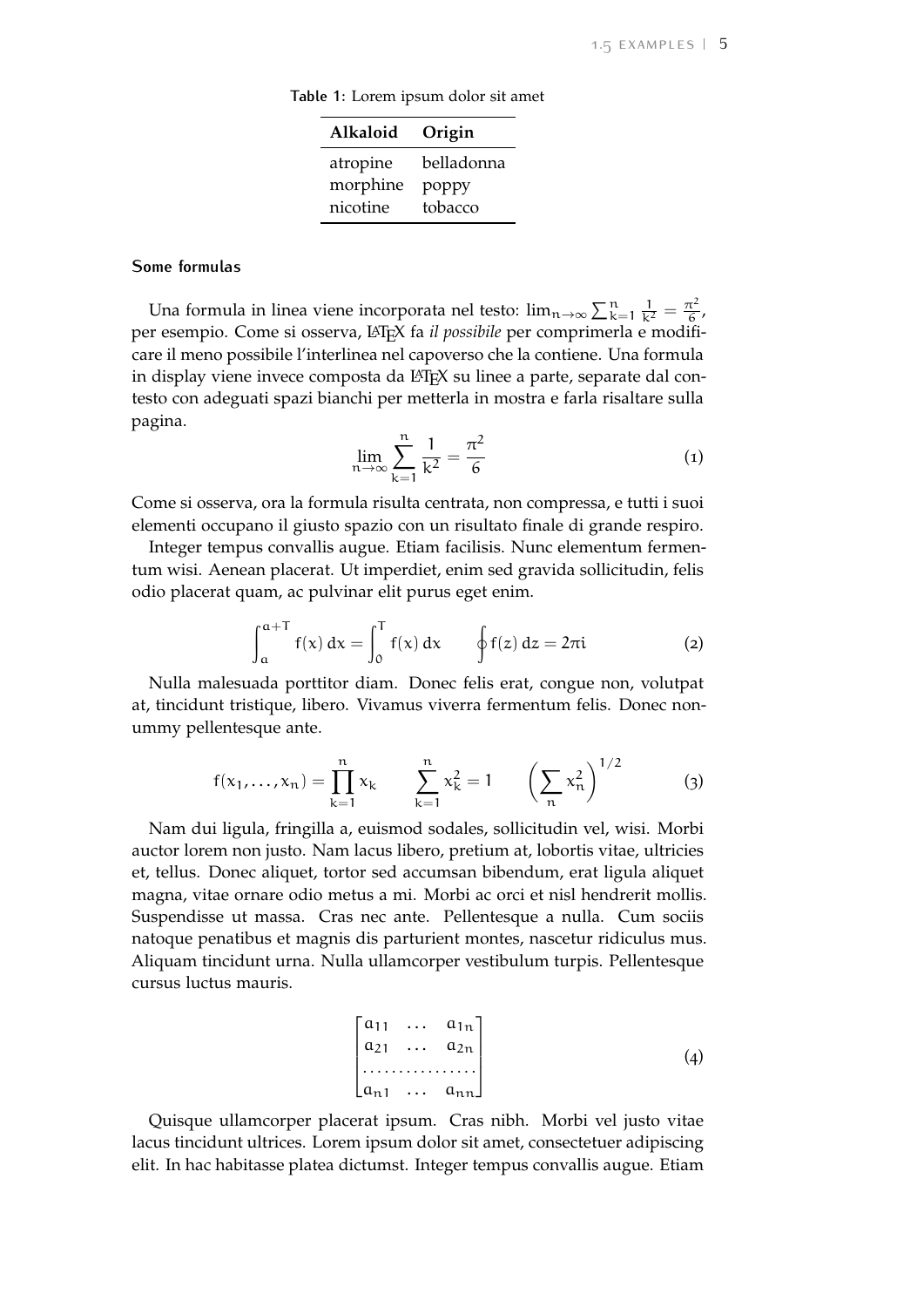#### 6 FUNDAMENTALS

facilisis. Nunc elementum fermentum wisi. Aenean placerat. Ut imperdiet, enim sed gravida sollicitudin, felis odio placerat quam, ac pulvinar elit purus eget enim. Nunc vitae tortor. Proin tempus nibh sit amet nisl. Vivamus quis tortor vitae risus porta vehicula.

$$
\lim_{x \to 0} \frac{\sin x}{x} = 1 \qquad \lim_{n \to +\infty} f_n = \delta \tag{5}
$$

Fusce mauris. Vestibulum luctus nibh at lectus. Sed bibendum, nulla a faucibus semper, leo velit ultricies tellus, ac venenatis arcu wisi vel nisl. Vestibulum diam.

$$
n! = \begin{cases} 1 & \text{if } n = 0 \\ n(n-1)! & \text{if } n \ge 1 \end{cases}
$$
 (6)

Ut lectus eros, malesuada sit amet, fermentum eu, sodales cursus, magna. Donec eu purus. Quisque vehicula, urna sed ultricies auctor, pede lorem egestas dui, et convallis elit erat sed nulla. Donec luctus. Curabitur et nunc. Aliquam dolor odio, commodo pretium, ultricies non, pharetra in, velit.

$$
x_G = \frac{\sum_{i=1}^{n} m_i x_i}{\sum_{i=1}^{n} m_i}
$$
 (7)

Suspendisse vel felis. Ut lorem lorem, interdum eu, tincidunt sit amet, laoreet vitae, arcu. Aenean faucibus pede eu ante. Praesent enim elit, rutrum at, molestie non, nonummy vel, nisl. Ut lectus eros, malesuada sit amet, fermentum eu, sodales cursus, magna. Donec eu purus. Quisque vehicula, urna sed ultricies auctor, pede lorem egestas dui, et convallis elit erat sed nulla. Donec luctus. Curabitur et nunc. Aliquam dolor odio, commodo pretium, ultricies non, pharetra in, velit. Integer arcu est, nonummy in, fermentum faucibus, egestas vel, odio.

$$
\kappa = \frac{\xi}{E_{\text{max}}} \qquad E_{\text{max}} = \frac{2m_e \beta^2 \gamma^2}{1 + 2\gamma m_e / m_x + (m_e / m_x)^2}
$$
(8)

Pellentesque habitant morbi tristique senectus et netus et malesuada fames ac turpis egestas. Donec odio elit, dictum in, hendrerit sit amet, egestas sed, leo. Praesent feugiat sapien aliquet odio. Integer vitae justo. Aliquam vestibulum fringilla lorem. Sed neque lectus, consectetuer at, consectetuer sed, eleifend ac, lectus. Nulla facilisi. Pellentesque eget lectus. Proin eu metus. Sed porttitor. In hac habitasse platea dictumst. Suspendisse eu lectus. Ut mi mi, lacinia sit amet, placerat et, mollis vitae, dui. Sed ante tellus, tristique ut, iaculis eu, malesuada ac, dui. Mauris nibh leo, facilisis non, adipiscing quis, ultrices a, dui.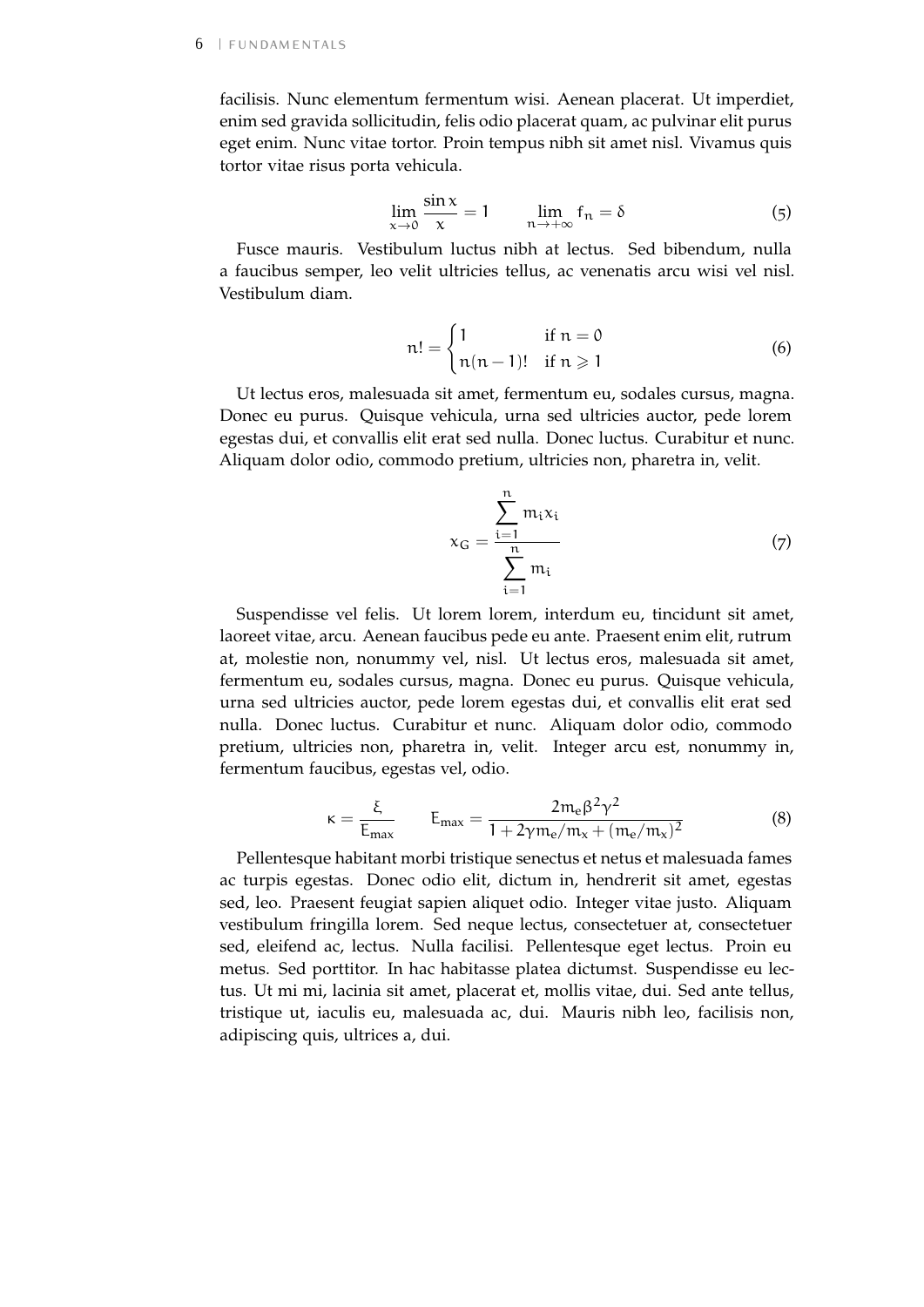# <span id="page-12-0"></span> $2 \mid \text{cone}$

Package announcement and request for necessary packages.

```
1 \NeedsTeXFormat{LaTeX2e}
```
- \ProvidesPackage{arsclassica}[2017/10/31]
- \RequirePackage{classicthesis}
- \RequirePackage{caption}

Text body size.

\areaset[current]{370pt}{784pt}

Use of Iwona as font sans serif.

\renewcommand{\sfdefault}{iwona}

Customized chapter numbers.

```
7 \let\chapterNumber\undefined
```

```
8 \ifct@eulerchapternumbers
```

```
9 \newfont{\chapterNumber}{eurb10 scaled 5000}%
```

```
10 \else
```

```
11 \newfont{\chapterNumber}{pplr9d scaled 5000}%
```

```
12 \fi
```
Smallcaps sans serif.

```
13 \ifthenelse{\boolean{@minionprospacing}}%
14 {%
15 \DeclareRobustCommand{\spacedallcaps}[1]{\sffamily%
16 \textssc{\MakeTextUppercase{#1}}}%
17 \DeclareRobustCommand{\spacedlowsmallcaps}[1]%
18 {\sffamily\textssc{\MakeTextLowercase{#1}}}%
19 }{%
20 \ifthenelse{\boolean{@pdfspacing}}%
21 {%
22 \microtypesetup{expansion=false}%
23 \DeclareRobustCommand{\spacedallcaps}[1]%
24 {\sffamily\textls[160]{\MakeTextUppercase{#1}}}%
25 \DeclareRobustCommand{\spacedlowsmallcaps}[1]%
26 {\sffamily\textls[80]{\scshape\MakeTextLowercase{#1}}}%
27 }\{\frac{6}{6}\}28 \RequirePackage{soul}
29 \sodef\allcapsspacing{\sffamily\upshape}%
30 {0.15em}{0.65em}{0.6em}%
31 \sodef\lowsmallcapsspacing{\sffamily\scshape}%
32 {0.075em}{0.5em}{0.6em}%
33 \DeclareRobustCommand{\spacedallcaps}[1]%
34 {\MakeTextUppercase{\allcapsspacing{#1}}}%
35 \DeclareRobustCommand{\spacedlowsmallcaps}[1]%
36 {\MakeTextLowercase{\textsc%
37 {\lowsmallcapsspacing{#1}}}}%
```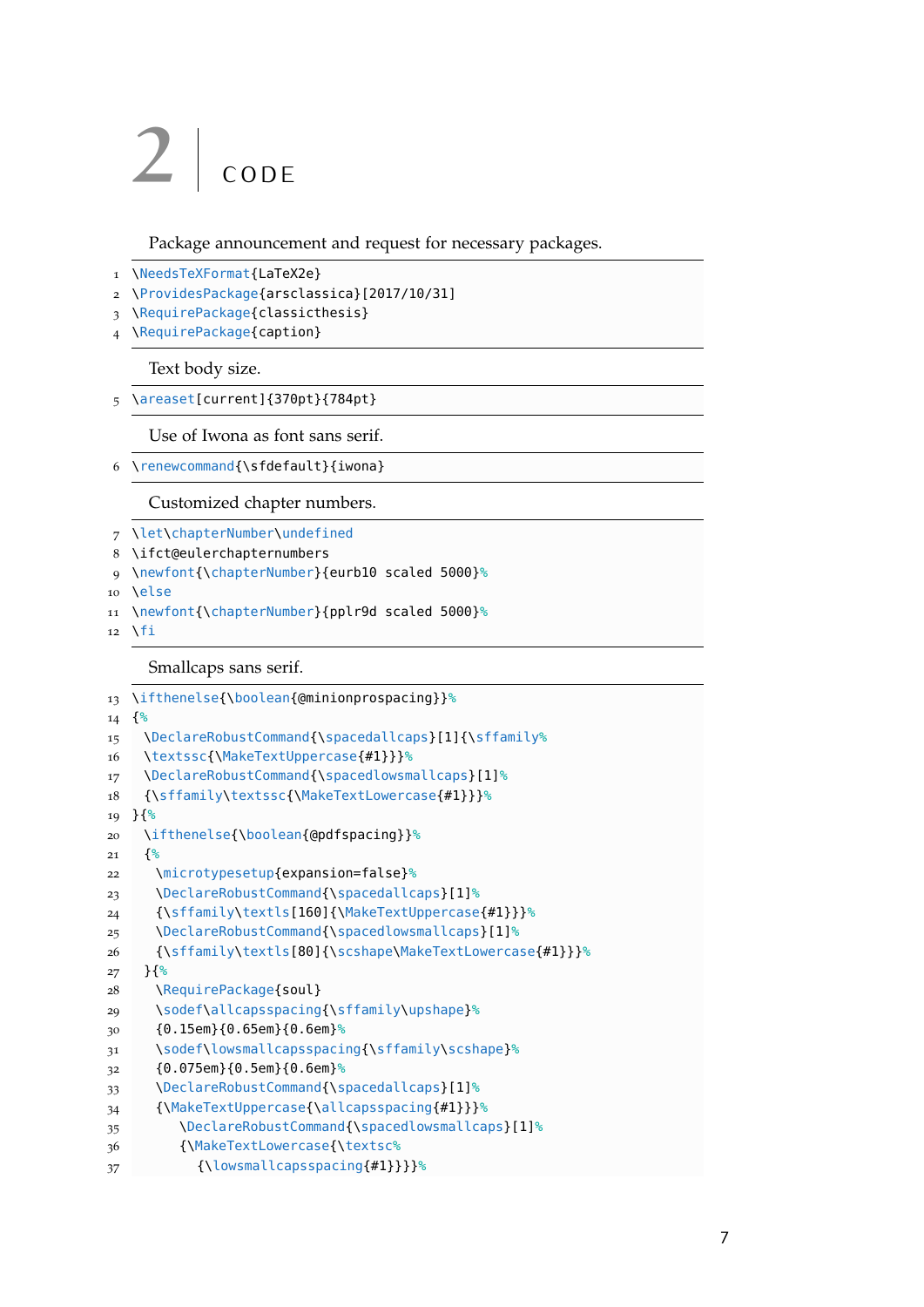```
8 | CODE
```

```
38 }%
```
}

Semi-transparent headlines and page numbers in Iwona.

- \renewcommand{\sectionmark}[1]{\markright{\textsc%
- {\MakeTextLowercase{\thesection}} \spacedlowsmallcaps{#1}}}
- \lehead{\mbox{\llap{\small\thepage\kern1em\color{halfgray}\vline}%
- 43 \color{halfgray}\hspace{0.5em}\headmark\hfil}}
- \rohead{\mbox{\hfil{\color{halfgray}%
- \headmark\hspace{0.5em}}%
- \rlap{\small{\color{halfgray}\vline}\kern1em\thepage}}}
- 47 \renewcommand{\headfont}{\normalfont\sffamily}
- \renewcommand{\pnumfont}{\small\sffamily}

Sectioning unit titles and description list labels in Iwona.

```
49 \RequirePackage{titlesec}
50 % parts
51 \ifthenelse{\boolean{@parts}}%
52 {%
53 \titleformat{\part}[display]
54 {\normalfont\centering\large}%
55 {\thispagestyle{empty}\partname~\thepart}{1em}%
56 {\color{Maroon}\spacedallcaps}
57 }{\relax}
58 % chapters
59 \ifthenelse{\boolean{@linedheaders}}%
60 {%
61 \titleformat{\chapter}[display]%
62 {\relax}{\raggedleft{\color{halfgray}%
63 \chapterNumber\thechapter} \\ }{0pt}%
64 {\titlerule\vspace*{.9\baselineskip}\raggedright%
65 \spacedallcaps}%
66 [\normalsize\vspace*{.8\baselineskip}\titlerule]%
67 }{%
68 \titleformat{\chapter}[block]%
69 {\normalfont\Large\sffamily}%
70 {{\color{halfgray}\chapterNumber\thechapter%
71 \hspace{10pt}\vline} }{10pt}%
72 {\spacedallcaps}}
73 % sections
74 \titleformat{\section}
75 {\normalfont\Large\sffamily}{\textsc%
76 {\MakeTextLowercase{\thesection}}}%
77 {1em}{\spacedlowsmallcaps}
78 % subsections
79 \titleformat{\subsection}
80 {\normalfont\sffamily\bfseries}{\textsc{\MakeTextLowercase%
81 {\thesubsection}}}{1em}{\normalsize}
82 % subsubsections
83 \titleformat{\subsubsection}
84 {\normalfont\sffamily\bfseries\itshape}{\textsc%
85 {\MakeTextLowercase{\thesubsubsection}}}%
86 {1em}{\normalsize\itshape}
87 % paragraphs
88 \titleformat{\paragraph}[runin]
```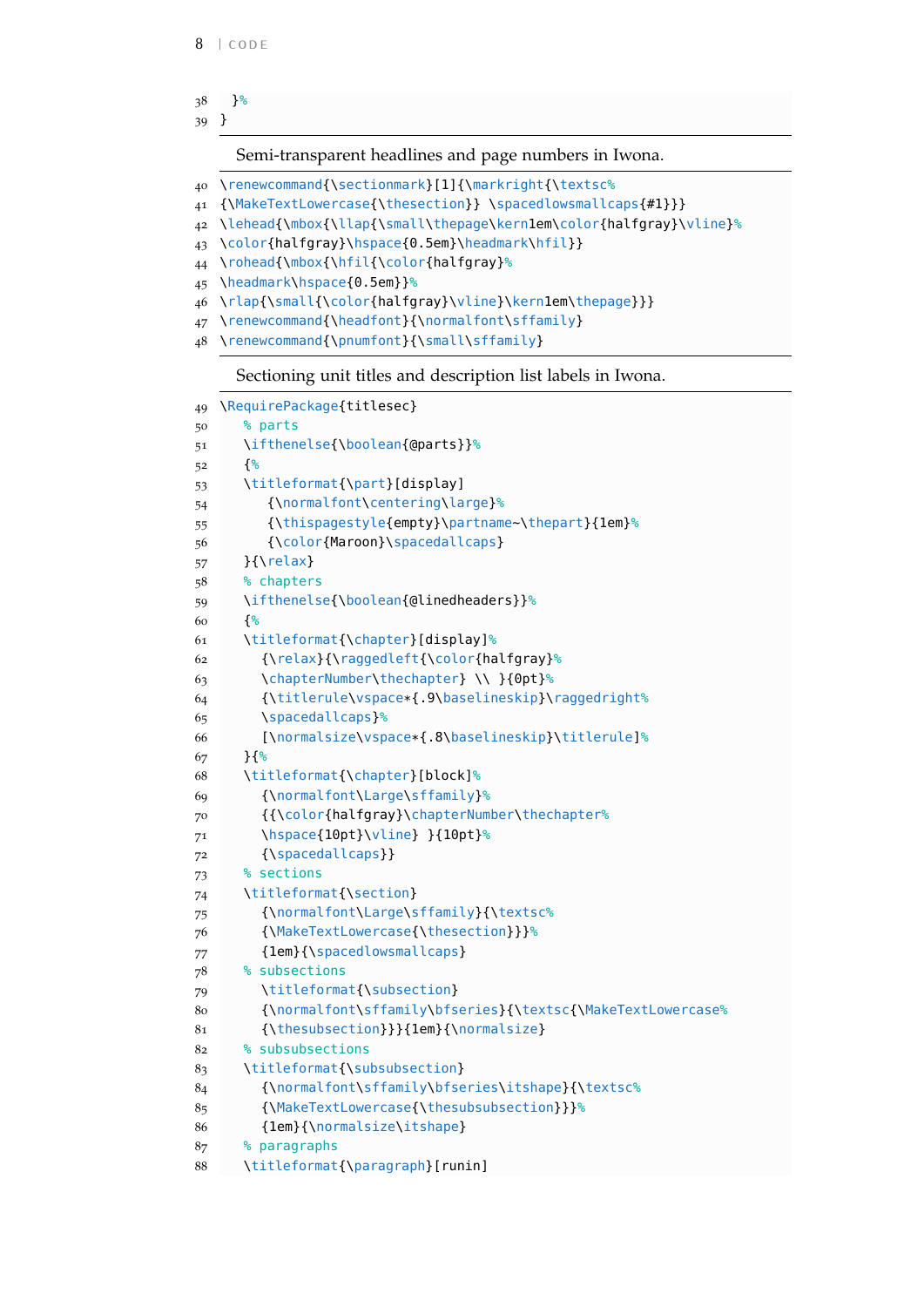| 89  | {\normalfont\normalsize\sffamily\bfseries}{\textsc%             |
|-----|-----------------------------------------------------------------|
| 90  | {\MakeTextLowercase{\theparagraph}}}%                           |
| 91  | {0pt}{\spacedlowsmallcaps}                                      |
| 92  | % description labels                                            |
| 93  | \renewcommand{\descriptionlabel}[1]{\hspace*{\labelsep}%        |
| 94  | \bfseries\spacedlowsmallcaps{#1}}                               |
| 95  | \titlespacing*{\chapter}{0pt}{1\baselineskip}{2\baselineskip}   |
| 96  | \titlespacing*{\section}{0pt}{2\baselineskip}%                  |
| 97  | {.8\baselineskip}[\marginparsep]                                |
| 98  | \titlespacing*{\subsection}{0pt}{1.5\baselineskip}%             |
| 99  | {.8\baselineskip}[\marginparsep]                                |
| 100 | \titlespacing*{\paragraph}{0pt}{1\baselineskip}{1\baselineskip} |
| 101 |                                                                 |
| 102 | \newcommand\formatchapter[1]{%                                  |
| 103 | \vbox to \ht\strutbox{                                          |
| 104 | \setbox0=\hbox{\chapterNumber\thechapter\hspace{10pt}\vline\ }  |
| 105 | \advance\hsize-\wd0 \advance\hsize-10pt\raggedright             |
| 106 | \spacedallcaps{#1}\vss}}                                        |
| 107 | \titleformat{\chapter}[block]                                   |
| 108 | {\normalfont\Large\sffamily}                                    |
| 109 | {\textcolor{halfgray}{\chapterNumber\thechapter}                |
| 110 | \hspace{10pt}\vline\ }{10pt}                                    |
| 111 | {\formatchapter}                                                |
| 112 |                                                                 |
| 113 | <b>\clearscrplain</b>                                           |
| 114 | \rofoot[\mbox{\makebox[0pt][l]{\kern1em\thepage}}]{}            |

Itemize lists with semi-transparent labels.

```
115 \renewcommand\labelitemi{\color{halfgray}$\bullet$}
```
Caption settings.

```
116 \captionsetup{format=hang,font=small,labelfont={sf,bf}}
```

```
117 \captionsetup[table]{skip=\medskipamount}
```
Hyper-reference settings.

```
118 \hypersetup{
119 colorlinks=true, linktocpage=true, pdfstartpage=1,
120 pdfstartview=FitV, breaklinks=true, pdfpagemode=UseNone,
121 pageanchor=true, pdfpagemode=UseOutlines,
122 plainpages=false, bookmarksnumbered,
123 bookmarksopen=true, bookmarksopenlevel=1,
124 hypertexnames=true, pdfhighlight=/O,
125 urlcolor=webbrown, linkcolor=RoyalBlue,
126 citecolor=webgreen,
127 hyperfootnotes=false, pdfpagelabels,
128 pdfcreator={pdfLaTeX},
129 pdfproducer={LaTeX with ArsClassica}
130 }
```